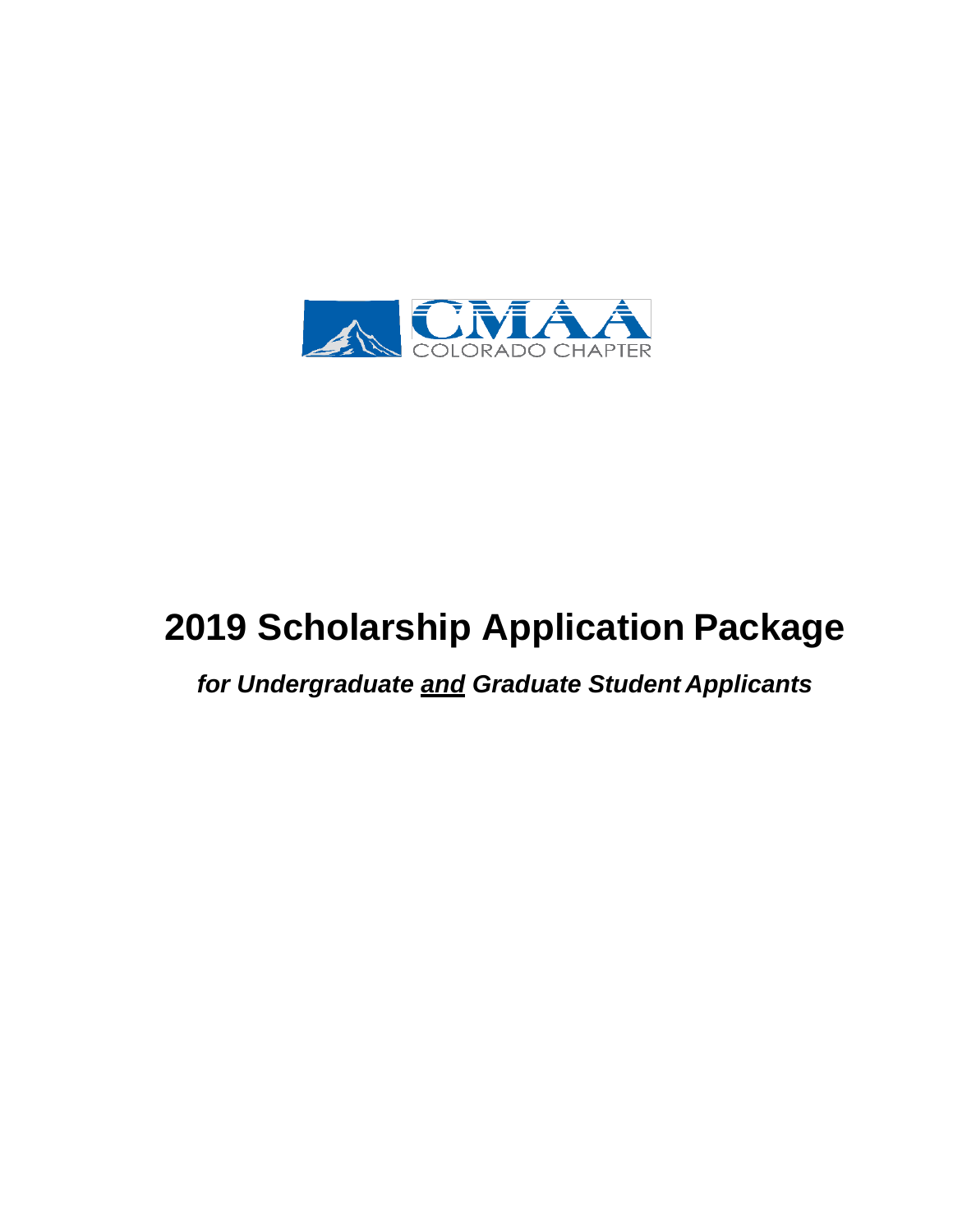

# **About CMAA Colorado Chapter Student Scholarships**

The Construction Management Association of America (CMAA) Colorado Chapter, awards a limited number of scholarships to qualified students to help them defray the costs of pursuing a degree in Construction Management or a related-degree program. The amounts of the scholarships vary from year to year, but typicallyaverage \$500 to \$1,500. This year, CMAA Colorado Chapter expects to award two scholarships to each school.

#### **Eligibility Criteria**

- 1. Currently enrolled in a construction program or related study with a minimum of one semester remaining (after award) prior to either undergraduate or graduate graduation.
- 2. Must be enrolled in a Construction Management degree program, or other CM-related degree program, and show a strong interest in a career in CM, as demonstrated by a response to the essay question in the application package.

**NOTE: Incomplete applications will not be considered by the Colorado Chapter. The application and all associated attachments must be submitted electronically. Hard copies of transcripts, essays and recommendations must be scanned and sent electronically. Hard copy applications and attachments will not be considered.**

# **CMAA Colorado Chapter Scholarship Application Process**

All scholarship applications and supporting materials must be submitted directly to the CMAA Colorado Chapter Scholarship Chairperson, Jon Holbrook, at [jon.holbrook@hdrinc.com.](mailto:jon.holbrook@hdrinc.com) Alternately, Jon can be reached at (303) 242-4432 but email is the preferred route for questions so that all questions and responses can be made available to applicants. Be sure to fill out the CMAA Colorado Chapter application completely and submit it with all accompanying attachmentselectronically **no later than Monday, February 25, 2019**.

See the Application Checklist on page 4 for guidance in assembling your application. Page 10 of this application should be provided to your academic/faculty advisor for his/her recommendation, which the advisor will submit directly to the Chapter.

# **CMAA Foundation Scholarship Review Process**

- 1. The CMAA Colorado Chapter scholarship selection committee will review all complete applications received from the chapters and from direct submittals, and make its recommendations to the CMAA Colorado Chapter Board of Directors for approval. Selected winners will be notified on or about **March 15, 2019.**
- 2. Scholarship checks will be mailed directly to the student's college/university upon the student's acceptance of the scholarship and CMAA's verification of the student's enrollment status. If the student has already paid his/her charges to the school and can provide proof thereof in the form of astatement from the school, CMAA will provide the check directly to the student.
- 3. While not mandatory, the scholarship winners are strongly encouraged to attend the Student Presentation Event on April 18, 2019, where the recipients will be recognized.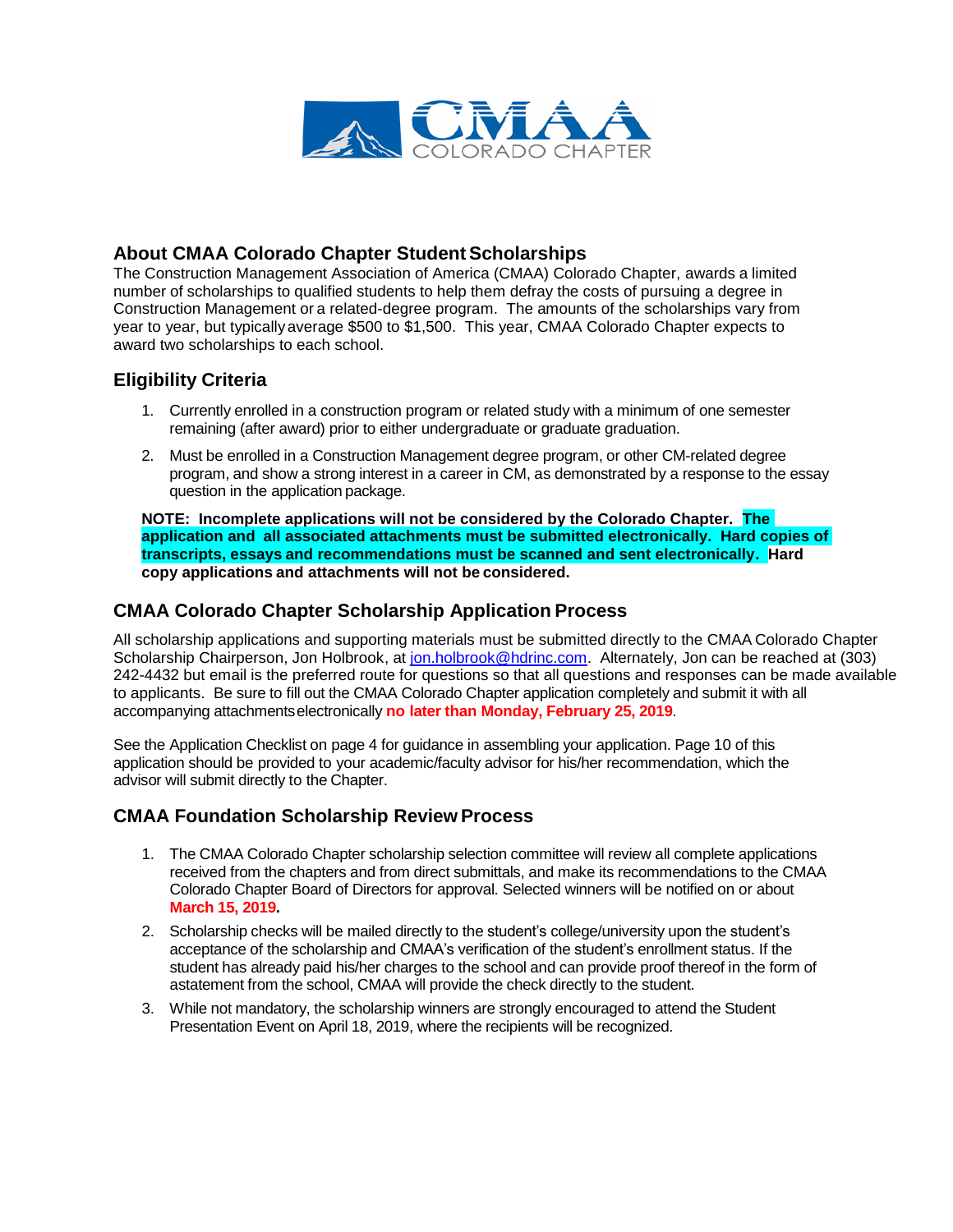

# **CMAA Colorado Chapter Selection Criteria**

While regional chapters may use their own evaluation criteria, the CMAA Colorado Chapter scholarship selection committee will consider the following in selecting winners of the national scholarships:

- academic performance: 40%
- quality of essay on future plans and scholarship interest: 20%
- recommendation of faculty advisor: 15%
- extracurricular activities: 25%
- BONUS: Student member of CMAA National: 5%

#### **Helpful Hints**

- All sections of the application, including the Application Checklist, must be completed in full and submitted electronically. An application submitted missing any of the sections and withouta signature will be disqualified from consideration.
- The response to the essay must be typed. Be sure to check spelling and grammar carefully. Please remember that your application will be scanned and disseminated to the selection committee electronically; presentation is important.
- The subject line of your email when submitting should include your last name and school name. Please submit one email with **all completed sections of the application, in one PDF document, including the transcripts but not the Advisor's portion as that comes directly to the Foundation.** Applications received with several individual pieces will be returned for consolidation.
- Please keep a copy of your complete application package and request proof of electronic delivery. The returned proof of delivery will serve as verification that your application has been received. No additional notification will be provided.
- Good luck!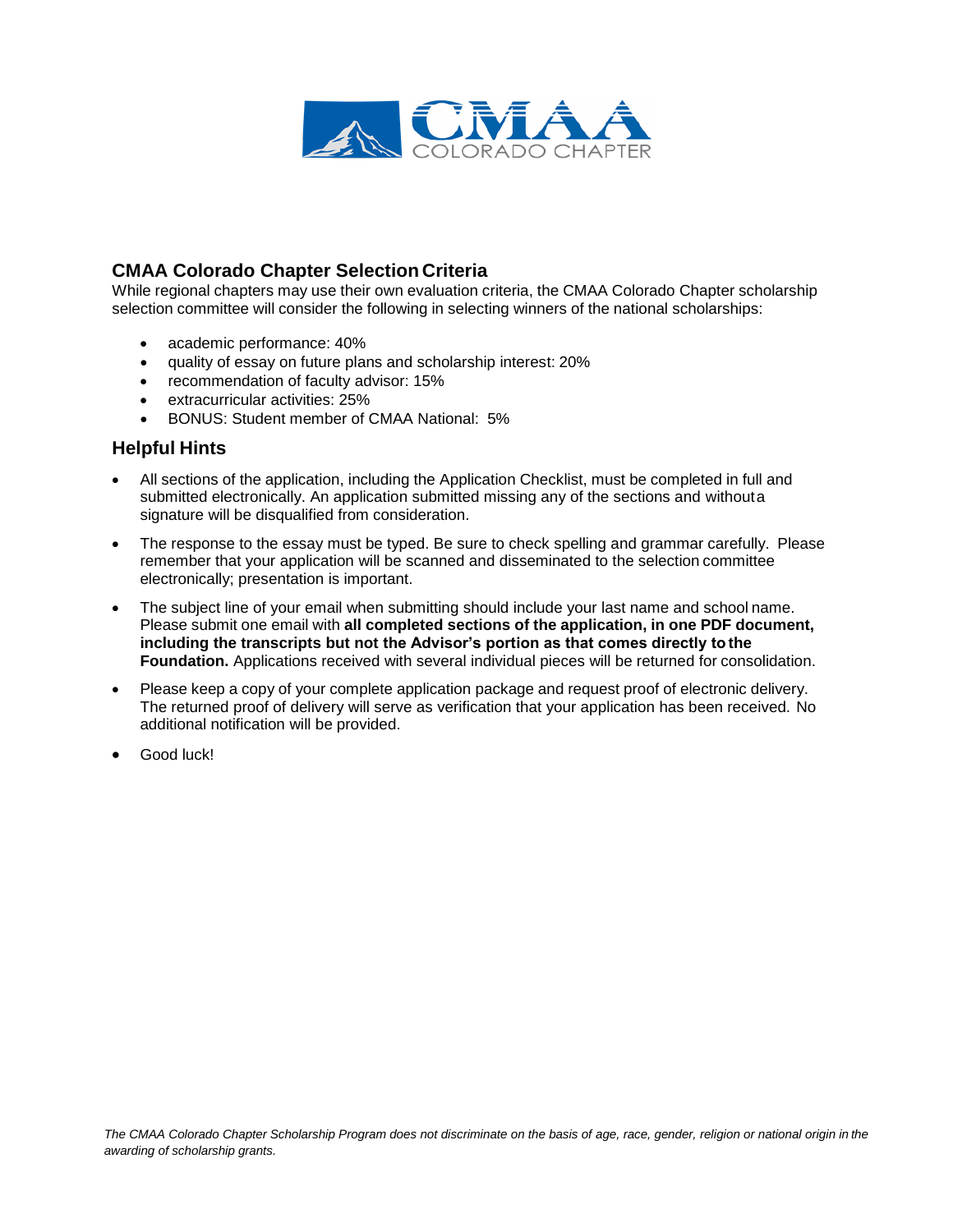# **Scholarship Application Checklist**

To be considered for a CMAA Colorado Chapter scholarship, you must complete the following checklist and include it with the application submission, which is to be forwarded electronically as one PDF document with the exception of the Advisor's portion.

| Completed all sections of the application packet, including:                                                                                                                                                                                              |  |  |  |
|-----------------------------------------------------------------------------------------------------------------------------------------------------------------------------------------------------------------------------------------------------------|--|--|--|
| <b>General Information</b>                                                                                                                                                                                                                                |  |  |  |
| J Academic Information, including Current Academic Schedule                                                                                                                                                                                               |  |  |  |
| $\perp$ Included an official transcript from each school attended for undergraduate and/or graduate<br>credit, in plenty of time to meet the application submission deadline.                                                                             |  |  |  |
| Please supply the following information related to transcripts:                                                                                                                                                                                           |  |  |  |
| School Name(s)<br>Date of Transcript Request                                                                                                                                                                                                              |  |  |  |
|                                                                                                                                                                                                                                                           |  |  |  |
|                                                                                                                                                                                                                                                           |  |  |  |
|                                                                                                                                                                                                                                                           |  |  |  |
| <b>Extracurricular Activities</b>                                                                                                                                                                                                                         |  |  |  |
| J Employment (If applicable)                                                                                                                                                                                                                              |  |  |  |
| □ One Essay on Future Plans and Scholarship Interest                                                                                                                                                                                                      |  |  |  |
| Distributed the evaluation/recommendation form to your academic or faculty advisor and let your<br>advisor know the completed form and one-page statement must be submitted directly to the CMAA<br>Colorado Chapter electronically by February 25, 2019. |  |  |  |
| $\Box$ Proofed the spelling, grammar, and the presentation of the application.                                                                                                                                                                            |  |  |  |
| Signed and dated the application package.                                                                                                                                                                                                                 |  |  |  |
| $\Box$ Made a copy of the completed application package.                                                                                                                                                                                                  |  |  |  |
| Emailed the application by February 25, 2019, with your last name and school name in the email<br>subject line.                                                                                                                                           |  |  |  |
| $\Box$ Obtained electronic proof of delivery.                                                                                                                                                                                                             |  |  |  |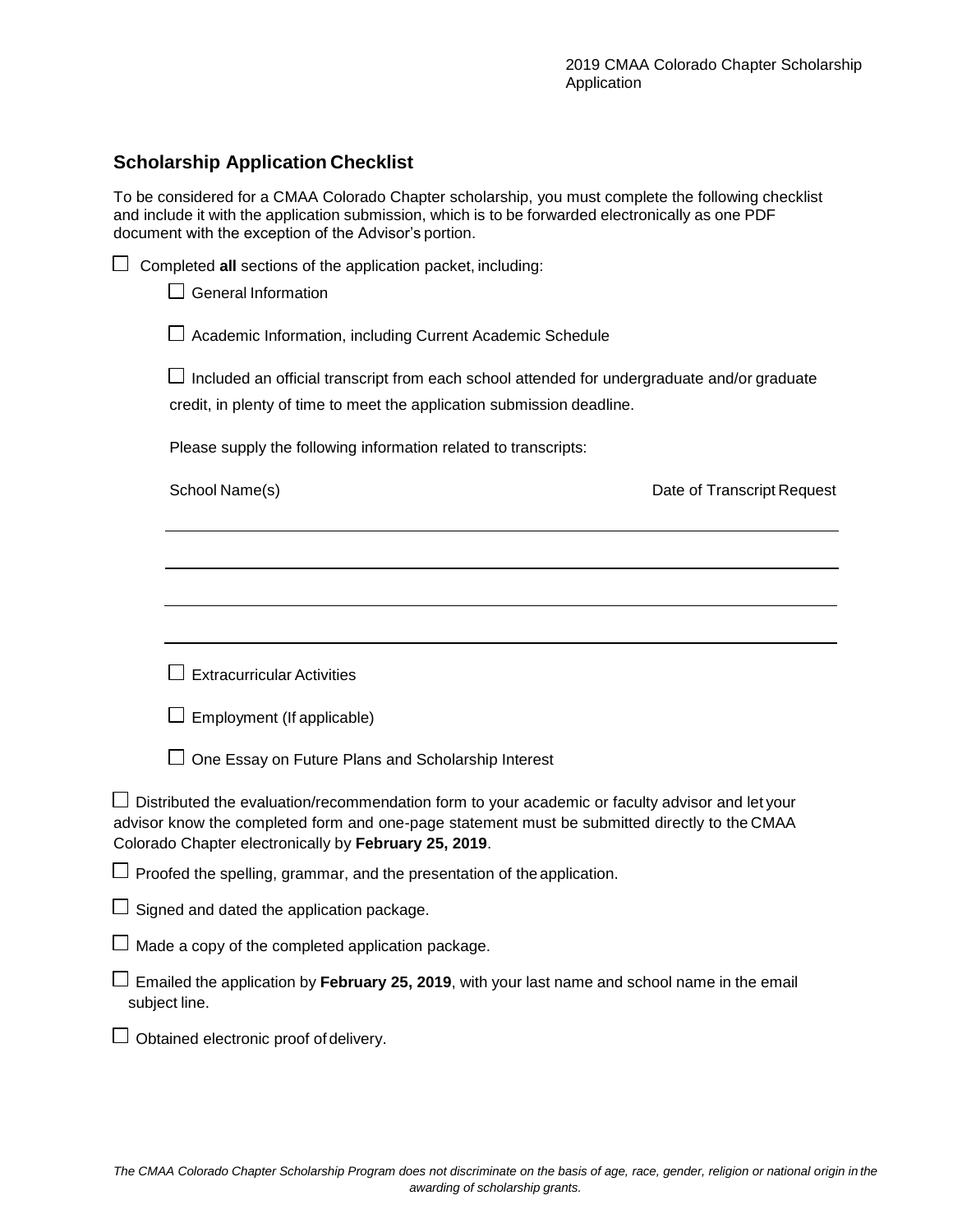# **General Information**

*.*

| <b>First Name</b>                                                |            |                                 |
|------------------------------------------------------------------|------------|---------------------------------|
| <b>Last Name</b>                                                 |            |                                 |
| <b>Birth Date</b>                                                |            |                                 |
| <b>Permanent:</b><br><b>Street Address</b>                       |            |                                 |
| <b>City</b>                                                      |            |                                 |
| <b>State/Province</b>                                            |            |                                 |
| <b>Postal Code</b>                                               |            |                                 |
| <b>Country</b>                                                   |            |                                 |
| <b>Phone Number</b>                                              |            |                                 |
| Email                                                            |            |                                 |
| <b>Current College/University:</b><br><b>Name</b>                |            |                                 |
| <b>School Address</b>                                            |            |                                 |
| <b>City</b>                                                      |            |                                 |
| <b>State/Province</b>                                            |            |                                 |
| <b>Postal Code</b>                                               |            |                                 |
| <b>Phone Number</b>                                              |            |                                 |
| <b>CMAA Member?</b>                                              | Yes        | No                              |
| <b>CMAA Regional Chapter</b><br><b>Affiliation</b>               | $\Box$ Yes | $\Box$ No If yes, provide name: |
| <b>CMAA Student Chapter</b><br><b>Affiliation</b>                | Yes        | No If yes, provide name:        |
| CMIT?                                                            | Yes        | $\overline{N}$                  |
| <b>Previous CMAA Foundation</b><br><b>Scholarship Recipient?</b> | Yes        | If yes, when?<br>No             |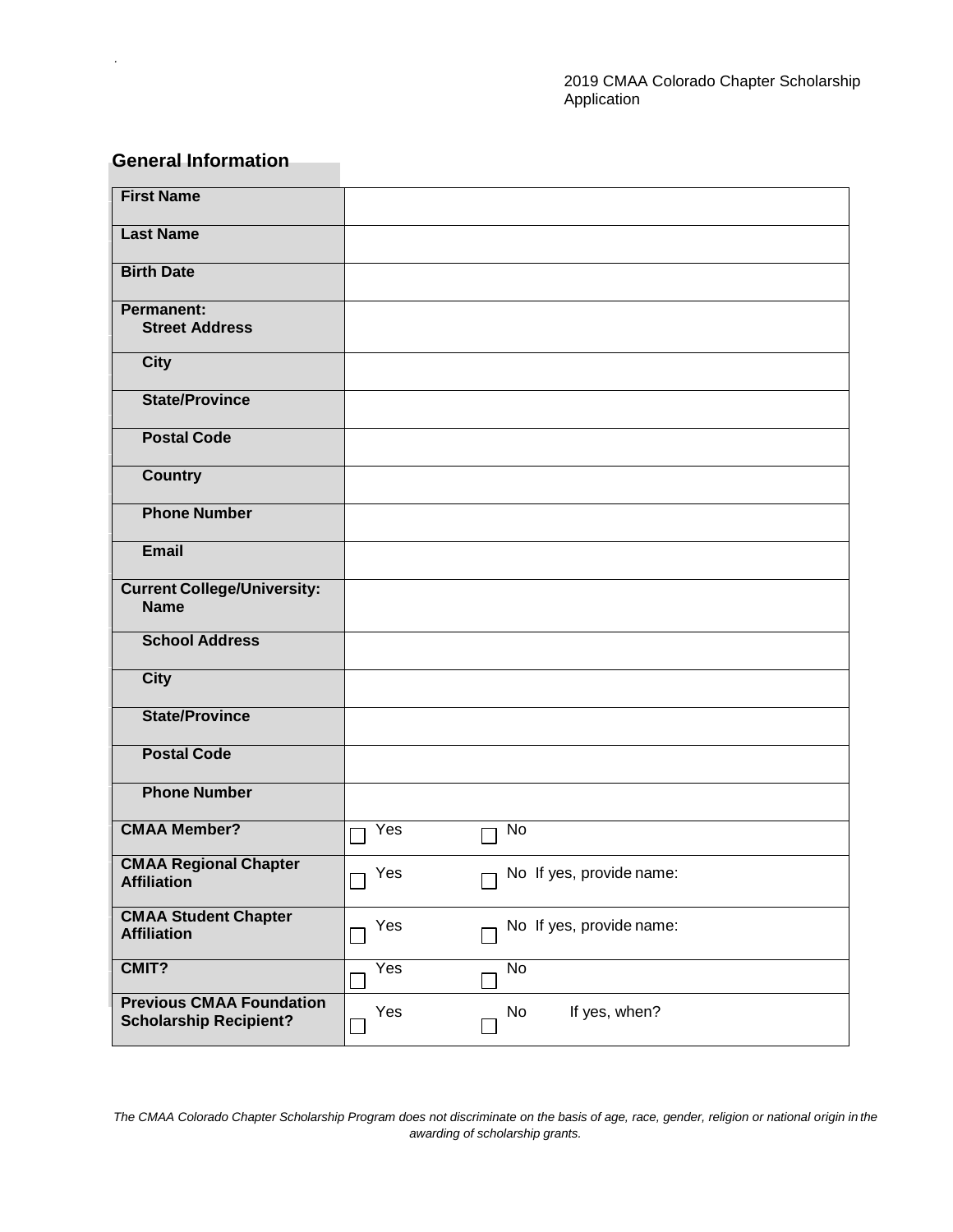#### **Academic Information**

| <b>Student Classification for</b><br><b>Which You Are Seeking This</b><br>Scholarship?                                    | Graduate<br>Undergraduate |
|---------------------------------------------------------------------------------------------------------------------------|---------------------------|
| <b>Student Classification at</b><br>Time of Application, i.e. 3rd<br>year undergraduate, 1 <sup>st</sup> year<br>graduate |                           |
| Type of Degree Sought, i.e.<br>BS, MA                                                                                     |                           |
| <b>Anticipated Graduation Date</b>                                                                                        |                           |
| <b>Cumulative GPA</b>                                                                                                     |                           |
| <b>Major Field of Study</b>                                                                                               |                           |
| <b>GPA in Major</b>                                                                                                       |                           |
| <b>Minor (or Concentration)</b><br><b>Field of Study</b>                                                                  |                           |

**Please list the names, locations, and dates of enrollment for any other colleges or universities you attended while seeking your current degree.**

**Please list any academic honors and awards you've received.**

| 1. |  |
|----|--|
| 2. |  |
| З. |  |
| 4  |  |
|    |  |

# **Current Academic Schedule andTranscripts**

Please attach your current academic schedule. You also must include an **official** transcript from each school you have attended for undergraduate **and** graduate credit.

Both the current academic schedule and transcript(s) must be scanned from originals or provided electronically. Application packages will not be considered complete unless the current academic schedule and official transcript(s) are included in the overall PDF document.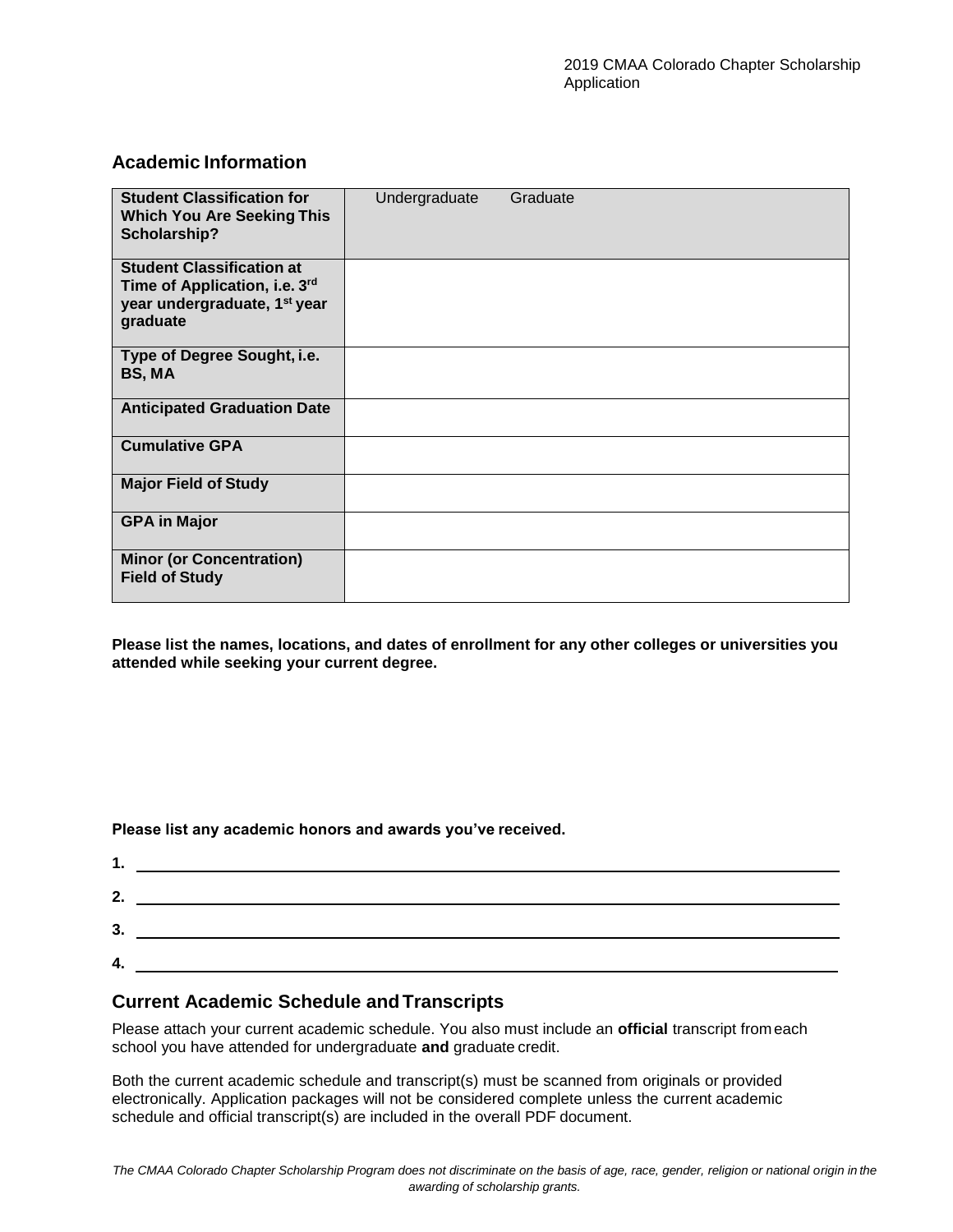# **Extracurricular Activities**

Please list any extracurricular information you consider to be significant, beginning with the most recent and working back chronologically. Emphasis will be given during judging on activities connected to the CM industry. Do not list every detail about every position or activity. Rather, provide a general sense of your responsibilities and commitment. Attach additional sheets containing other extracurricular activities if necessary.

| 1. Organization Name |  |
|----------------------|--|
| <b>Activity</b>      |  |
| <b>Date Range</b>    |  |
| <b>Hours</b>         |  |
| <b>Description</b>   |  |
| 2. Organization Name |  |
| <b>Activity</b>      |  |
| <b>Date Range</b>    |  |
| <b>Hours</b>         |  |
| <b>Description</b>   |  |
| 3. Organization Name |  |
| <b>Activity</b>      |  |
| <b>Date Range</b>    |  |
| <b>Hours</b>         |  |
| <b>Description</b>   |  |
| 4. Organization Name |  |
| <b>Activity</b>      |  |
| <b>Date Range</b>    |  |
| <b>Hours</b>         |  |
| <b>Description</b>   |  |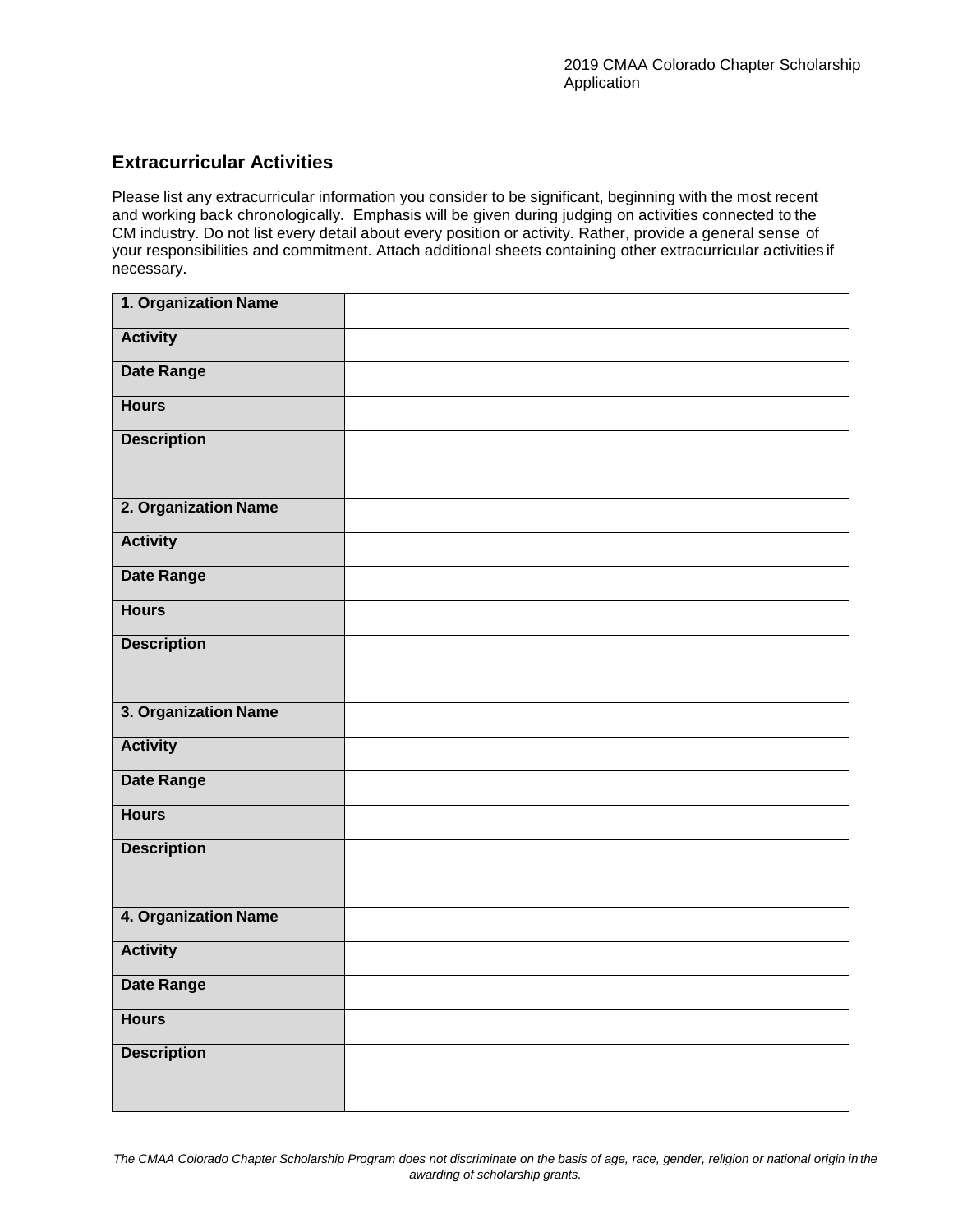# **Employment**

If applicable, please enter information regarding your most recent employment. Attach additional sheets containing other employment ifnecessary.

| 1. From<br>(month/year): | To<br>(month/year): |  |
|--------------------------|---------------------|--|
| <b>Company Name</b>      |                     |  |
|                          |                     |  |
| <b>Address</b>           |                     |  |
| <b>Supervisor Name</b>   |                     |  |
| <b>Your Position</b>     |                     |  |
| <b>Duties</b>            |                     |  |
| <b>Hours Per Week</b>    |                     |  |
| 2. From<br>(month/year): | To<br>(month/year): |  |
| <b>Company Name</b>      |                     |  |
| <b>Address</b>           |                     |  |
| <b>Supervisor Name</b>   |                     |  |
| <b>Your Position</b>     |                     |  |
| <b>Duties</b>            |                     |  |
| <b>Hours Per Week</b>    |                     |  |
| 3. From<br>(month/year): | To<br>(month/year): |  |
| <b>Company Name</b>      |                     |  |
| <b>Address</b>           |                     |  |
| <b>Supervisor Name</b>   |                     |  |
| <b>Your Position</b>     |                     |  |
| <b>Duties</b>            |                     |  |
| <b>Hours Per Week</b>    |                     |  |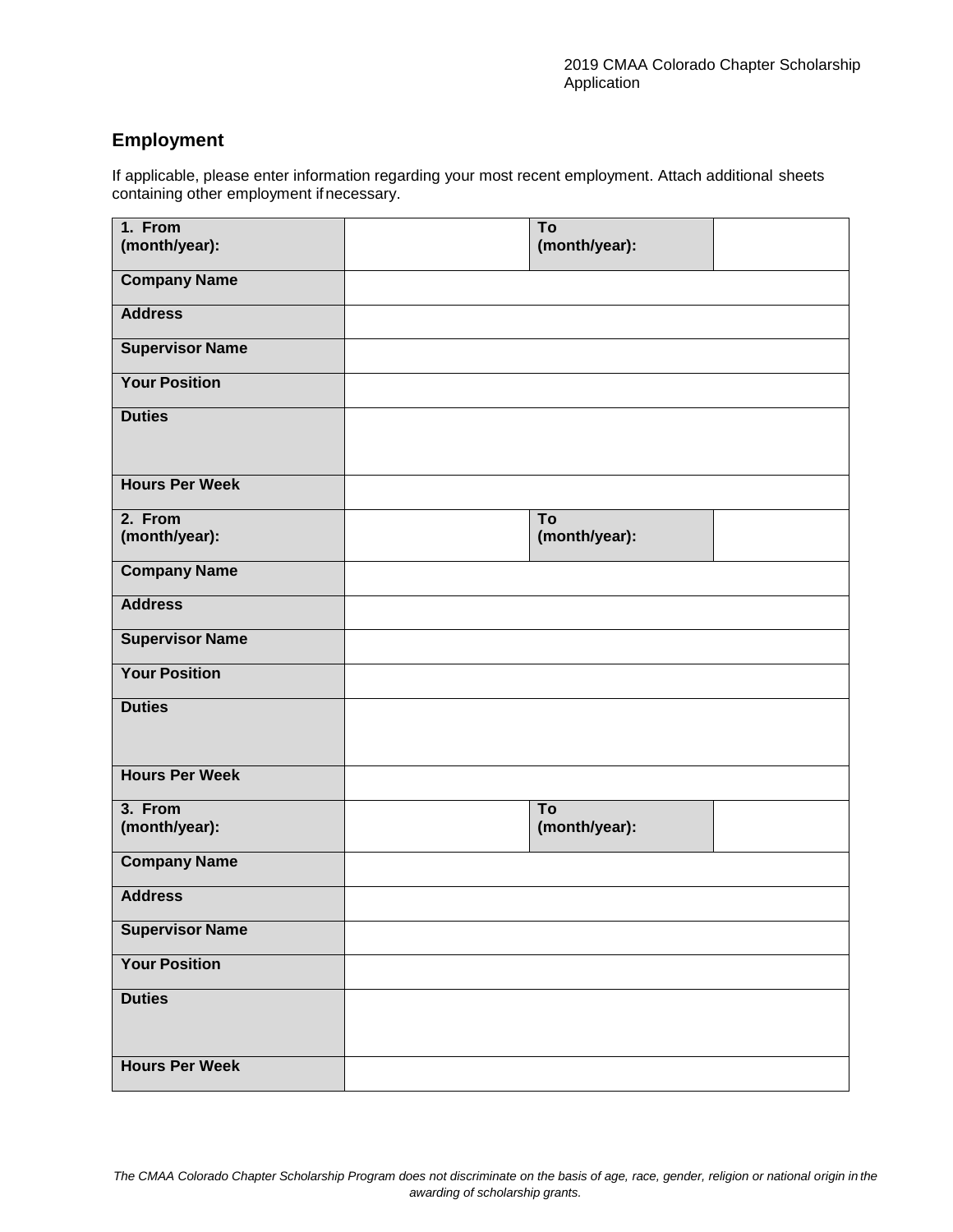# **Essay**

Applicants must submit **one** original essay, addressing **both** of the following topics, to be considered for a scholarship. Please do not exceed two, **typed**, single-spaced pages.

**1. Future Plans** Please tell us why you are interested in a career in Construction Management.

**AND**

**2. Scholarship Interest**

Please explain to the Chapter scholarship committee why you should receive aCMAA Foundation scholarship.

#### **Applicant Signature**

*By submitting this application package for a CMAA Colorado Chapter scholarship, I certify that the information contained herein is accurate and factual to the best of my knowledge.*

*Also, I acknowledge that all decisions of the scholarship committee are final.*

**Name: Date:**